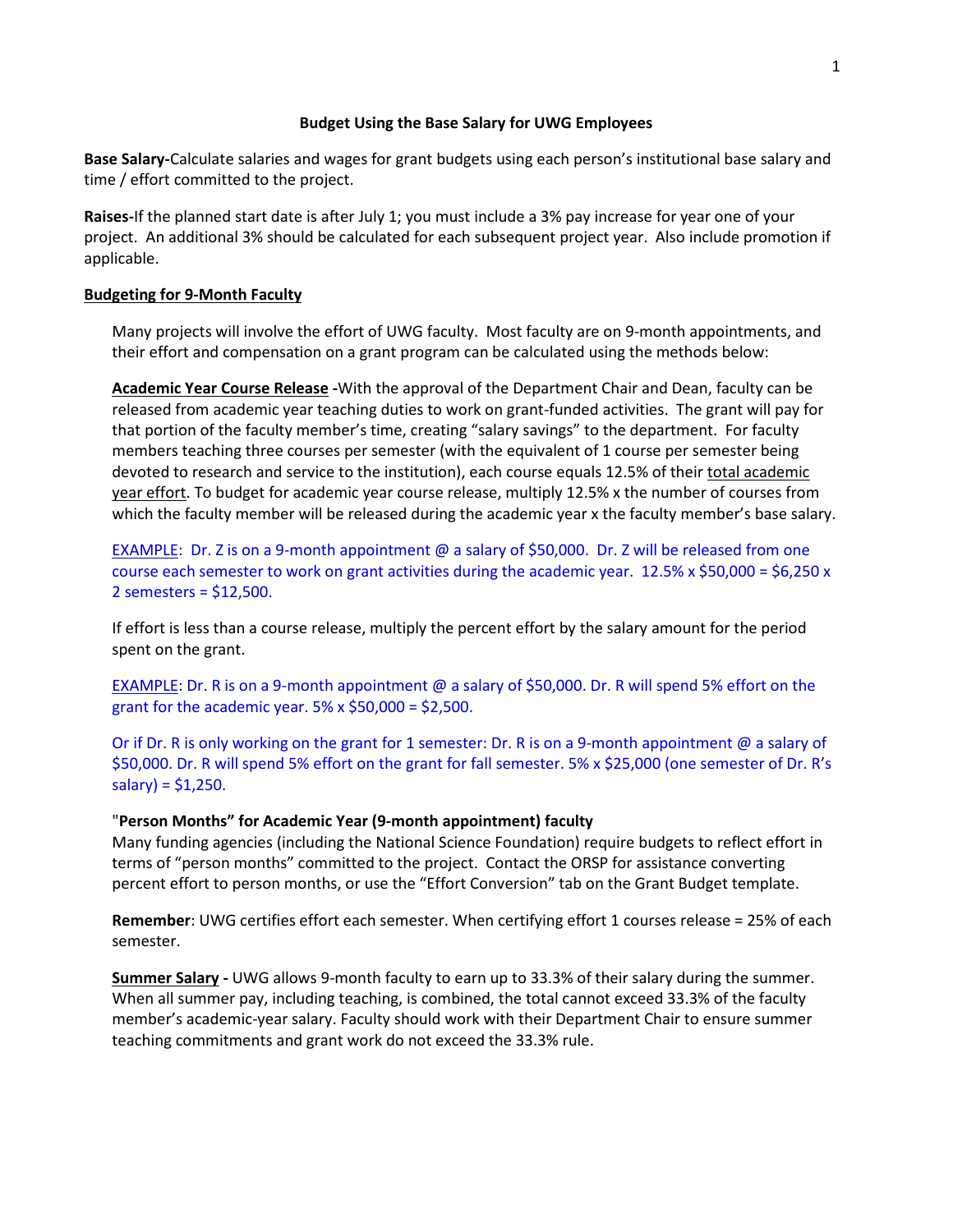To budget for summer effort, divide the academic year base salary by 9 (not monthly pay which is paid over 10 months) to calculate the monthly rate of pay, then multiply that figure by the number of summer months (up to 3).

EXAMPLE: Dr. Y's academic year base salary is \$45,000. Dr. Y will work on her grant project for 2.5 summer months. \$45,000 / 9 = \$5,000 x 2.5 months = \$12,500.

Please note: multiplying academic year salary by 11.1% per summer month gives an approximate, but not accurate summer salary figure.

EX:  $$45,000 / 9 = $5,000$  monthly pay vs.  $$45,000 \times 11.1\% = $4,995$ .

**Remember**: Some funding agencies (including the National Science Foundation) limit summer compensation to 2 months – be sure to check the program guidelines carefully for these restrictions.

**Hourly Rate of Pay-** In some cases it may be appropriate to budget for faculty effort by the day. To calculate an hourly rate of pay, first divide the faculty member's base salary by .75 to determine a 12 month rate of pay, then divide that figure by 2080 (standard hours in a work year). This will give an hourly rate of pay. This rate will then be multiplied by the number of hours to be spent on the project.

EXAMPLE: Dr. X is on a 9-month appointment @ a salary of \$60,000. Dr. X will spend 3 hours per week during spring semester on the grant project. \$60,000 / .75 = \$80,000. \$80,000 / 2080 = \$38.46 per hour. Dr. X will work (3 hours per week \* 15 weeks) 45 hours in spring on the project. The grant should pay 45 hours  $*$  \$38.46 = \$1,730.70.

For effort reporting, these small hourly/daily efforts must be converted to percent effort for the semester. The ORSP can assist in this calculation.

#### **Budgeting for 12-month Faculty and Exempt Staff**

Projects may involve the effort of 12-month faculty and exempt staff. Typically, 12-month faculty and staff will be released from other duties to work on grant-funded activities. The following computation methods provide examples of how to budget for 12-month faculty and exempt staff.

**Percentage of Effort Assigned to Grant-**With the approval of appropriate administrators, 12-month faculty members and/or exempt staff members can have a portion of their effort reassigned to grant activities. The budget should include the portion of effort that will be assigned to the grant.

EXAMPLE: Assistant Director V is an exempt staff member at 100% effort with a base salary of \$35,000. Ms. V will be re-assigned to the grant for 50% of her effort. \$35,000 x 50% = \$17,500.

**Monthly Rate of Pay-** It may be necessary to budget for 12-month faculty and exempt staff at a monthly rate of pay. To determine monthly rate of pay divide the base salary by 12.

EXAMPLE: Mr. U is an exempt staff member at 100% effort with a base salary of \$39,000. Mr. U will be re-assigned to spend two months conducting grantfunded activities. \$39,000 / 12 = \$3,250 monthly rate of pay  $x$  2 months = \$6,500.

**Hourly Rate of Pay-**Sometimes it may be appropriate to budget for 12-month faculty and exempt staff at an hourly rate of pay. To determine hourly rate of pay, divide the base salary by 2,088.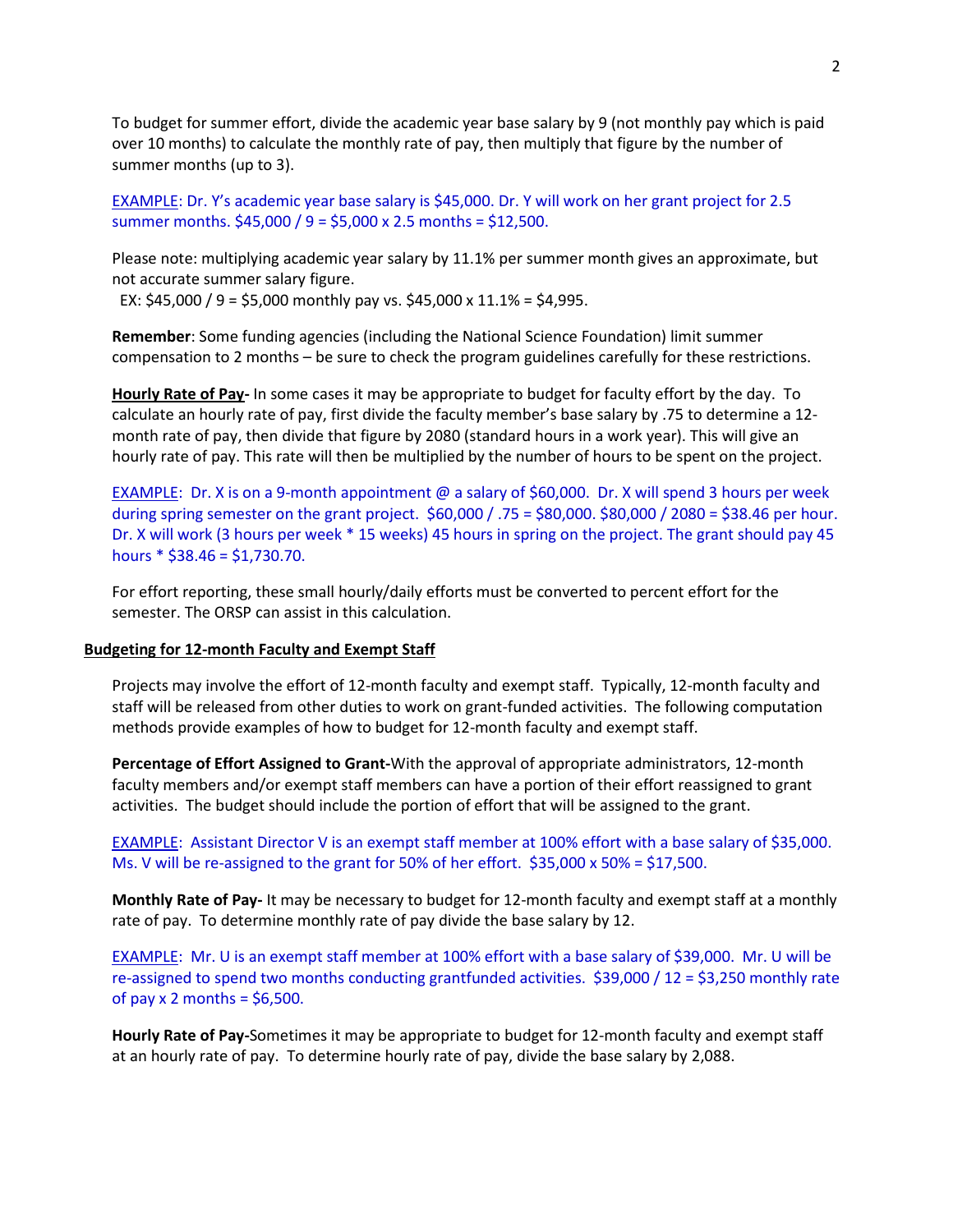EXAMPLE: Ms. S is an exempt staff member at 100% effort with a base salary of \$42,000. Ms. S will work on grant activities a total of 125 hours. \$42,000 / 2,088 hours = \$20.11 / hr x 125 hours = \$2,514.

### **"Person Months" for 12-Month Faculty and Exempt Staff**

Many funding agencies (including the National Science Foundation) require budgets to reflect effort in terms of "person months" committed to the project. Contact the ORSP for assistance converting percent effort to person months, or use the "Effort Conversion" tab on the Grant Budget template.

#### **Budgeting for Non-Exempt Staff and students**

Some projects will require the support of non-exempt staff. Non-exempt staff will either be hired specifically to work on grant projects, or currently-employed staff may be released from other duties to work on grant-funded activities. They will be paid at their standard University rate of pay. New employees will be classified by HR and paid at their classification rate.

Since some clerical assistance is routinely provided to faculty/staff, salaries for departmental administrative and clerical staff are typically included in UWG's Facilities and Administration charge, and should not be charged to grant budgets. However, direct charging of these costs may be appropriate if the following circumstances apply:

The sponsored program is a major project or activity. "Major project" is defined as a project that requires an extensive amount of administrative or clerical support, which is significantly greater than the routine level of such services provided by academic departments.

The individuals performing the administrative / clerical support can be specifically identified with the project or activity. See 2 CFR 200 or contact OSRP for information and guidance regarding the role of non-exempt staff.

**Budgeting for Students-**Grants often include undergraduate or graduate students as personnel because research is an important part of the student experience and campus employment keeps students engaged and on track for RPG. Students often are in a unique position to make contributions to a project and benefit from the experience. There are two primary options to budget for students:

**Student Workers at an Hourly Rate-**Undergraduate and graduate students can be paid with grant funds at an hourly rate. There is no set hourly rate for student workers. Generally, undergraduates are paid between \$8.00 and \$10.00 per hour, and graduate students are generally paid between \$10.00 and \$15.00 per hour, depending upon their level of responsibility, the skill involved in their assigned duties, and other factors.

EXAMPLE: Two graduate students will be identified to assist with general operations for the XYZ project. Each student will work approximately 100 hours per semester during the Fall and Spring semesters of two-year project period and be compensated at an hourly rate of \$12.00/hour. 2 students x 100 hours x 2 semesters x \$12.00 per hour semesters = \$4,800 for year one. Consider an increase in the hourly rate of pay if you have the same students continue into year two.

**Graduate Research Assistantships-**Graduate Research Assistantships (GRAs) can be included in grant proposals. To budget for an assistantship, include the costs of tuition and fees as well as a salary the student will receive each semester

Graduate students are considered "full time" if working 20 hours per week. Typically these students are paid \$3,000 a semester in monthly amounts.